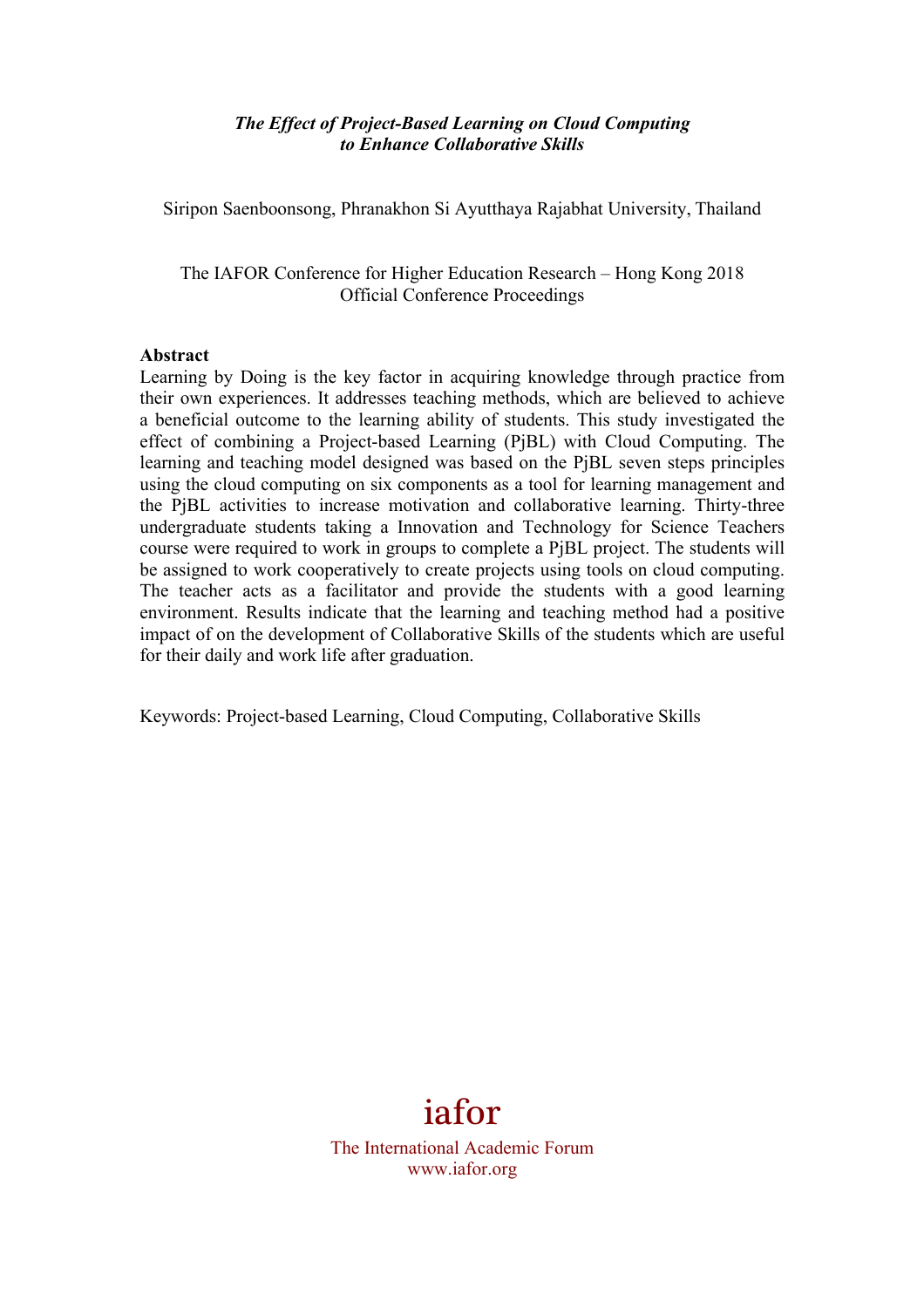#### **Introduction**

In recent years, Thailand educational technology and social developments has been changed via a new techno-cultural revolution to improve any active learning methods which can influence both instructors and students (Adkins, 2002). Resulting in a developed instruction, this output generates a new principle of learning for students. Many institutions are embracing these technologies into their system. Especially in education, development, science and technology applications have influenced the learning process (Inthachot, Sopeerak, & Rapai, 2013). Thus, this technology can be used to encourage learning process, support communication setting, assess learning activities, manage resources and create learning materials (Che Ku Nuraini, Faaizah, & Naim, 2014).

One of the newest technologies for online learning is cloud computing that has garnered a considerable amount of attention. In particular, students and teachers have to use applications without installing the cloud into their computers. They are also allowed an any access to save files from their own computer under internet connections (Siegle, 2010). In such a model, users access services based on their requirements without regard to where the services are hosted or how they are delivered (Buyya et al., 2009). Thus, these technologies must be suitable to the essential skills. Interestingly, students have leant pre-skills or fundamental abilities of the technologies from schools, and they are capable to build up and study new skills during undergraduate period (Vockley, 2007; Nevin, 2009).

The distinctive features of indigenous education are learning by doing, learning through authentic experiences, individualized instruction, and happy learning (Ratana-Ubol, & Henschke, 2015). One model of learning that emphasizes collaborative skills of students is a Project-based learning (PjBL). This learning model allows students to develop their creativity in designing and creating a project that can be used to overcome the problems. PjBL is a comprehensive approach to classroom teaching and learning that is designed to engage students in investigation of authentic problems in a learning environment that fosters creativity and teamwork, and advocated for more student-centered and experiential approaches to education that support deep learning through active exploration of real-world problems and challenges (Blumenfeld et al., 1991; Pellegrino & Hilton, 2012). During to do the project, students will be trained and developed their communication skills of observing, using tools and materials, plan projects, applying the concepts, ask questions, and communication through technology. They must apply those skills to create a work from any situations, problems or interests of learners.

This article is describing an existing the effects of PjBL on cloud computing to support meaningful learning outcomes. The core of the discussion. All students worked collaboratively with PjBL using cloud computing tools for their learning. Students expressed problems as a challenge or a question that must be exchange ideas and managed their own time to complete the project.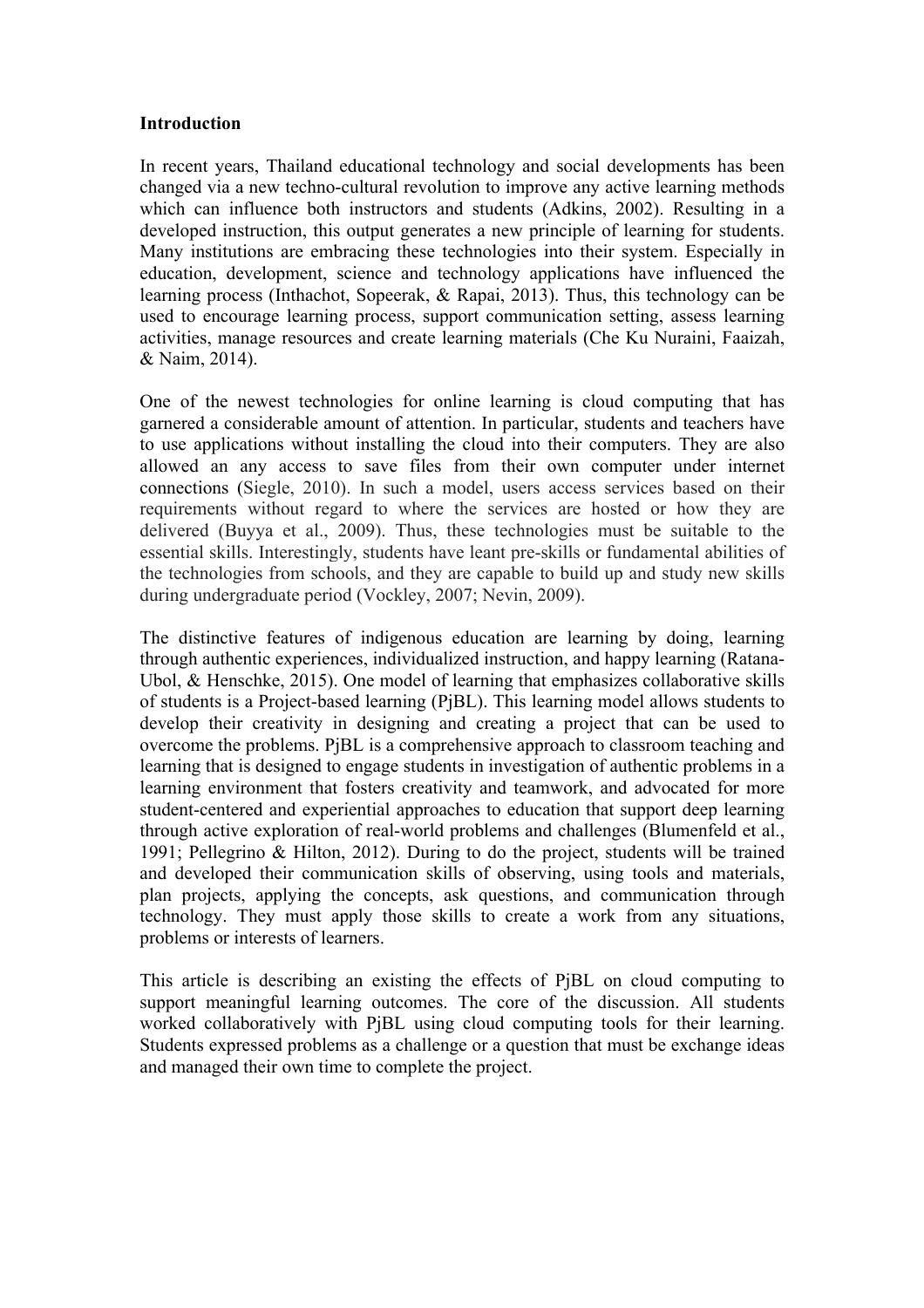# **Methodology**

# **1. Participants**

The participants were undergraduate students who registered the innovation and information technology for Science teachers course in the second semester of 2017 academic year, Faculty of Education, Phranakhon Si Ayutthaya Rajabhat University, Thailand. The students were 33 undergraduate students in Major of Science, Faculty of Education divided into 7 groups which the activities were run parallel by seven steps of PjBL.

# **2. Learning process**

The researcher studied the document and related research then synthesize the learning process of teaching was found process of learning consist of seven steps as shown in Figure 1.



Figure 1: Learning process of PjBL on Cloud Computing

# **2.1 Motivation**

The first phase of learning. Students were activated via questions or problems and designed a project to solve their interested topic which was based on an actual content through the tool or system to manage the learning. The teacher will upload the content and instructional materials onto the web site for students to easily access. At this point, teacher and students can communicate via the communication tools provided by the system, such as Edmodo, Edpuzzle, Google Classroom, etc.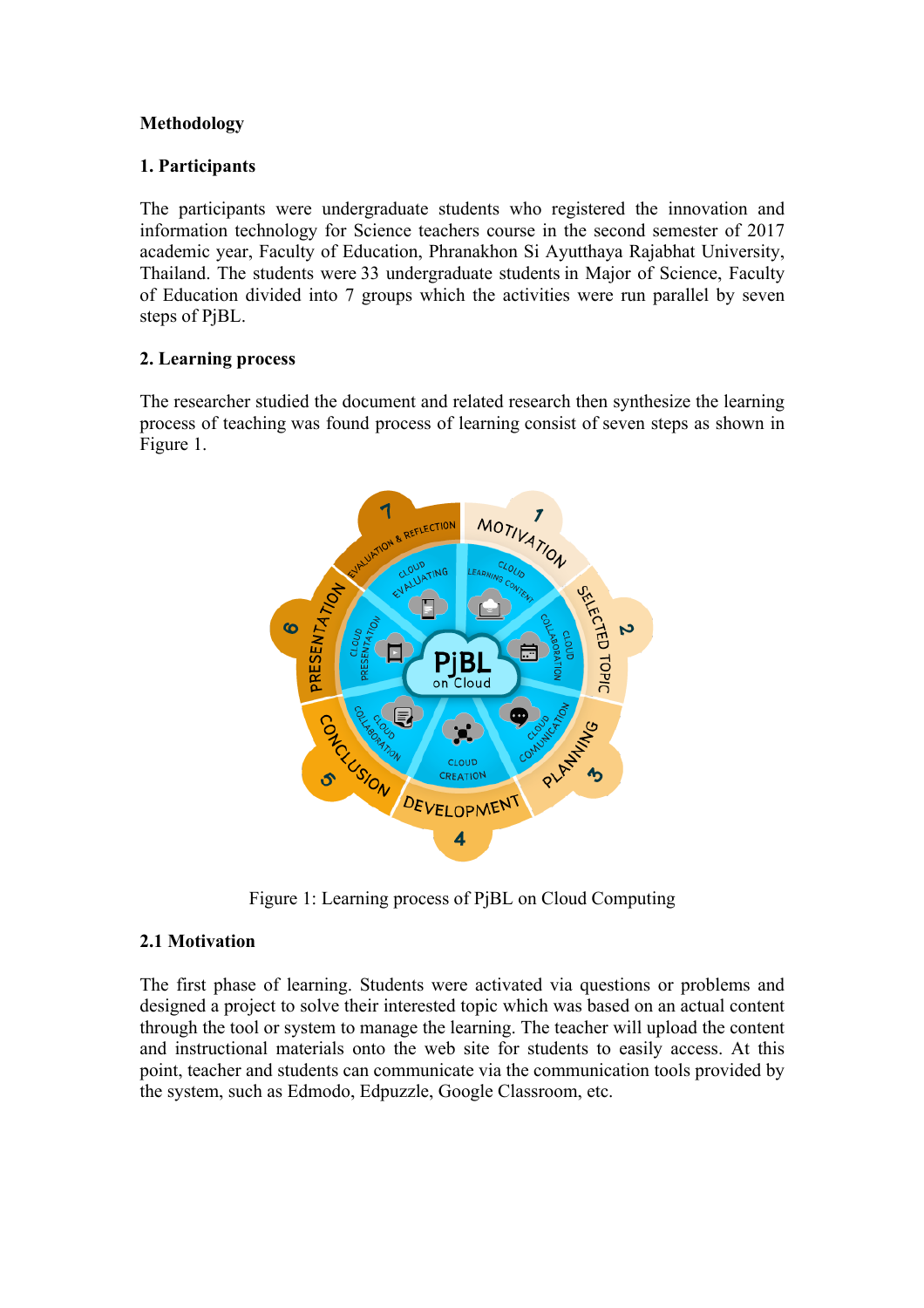# **2.2 Selected Topic**

Each team of students was chosen the project topic based on their knowledges and experiences. In case the students had less experiences providing case studies, it was important to provide access to relevant experiences. Students could refer to them by linking relevant experiences as a way for learners to connect their experiences to learning. Students could use the tools to create together and fix it simultaneously. To create a document or collect documents of those involved in teaching. Examples of collaboration tools such as Google Drive, Google Docs, Google Calendar, Diigo, Linoit, etc.

# **2.3 Planning**

The team of students was discussed, planned, and executed on the topic received. It was step that students need to think creatively ideas consist of designed to work a lot, think in many different ways, think a new idea and more complete details. Students could use the tools to communicate with their team, teacher and the expert in anytime anywhere for advice and suggestion. Examples of communication tools such as Google Hangout, Line, Google+, etc.

# **2.4 Development**

The project was developed according to the operational plan. Students created a project that designed to be complete, clear and distinctive in terms of the identity of their team. Teacher gave advice that encourages the students to use the thinking process to correct the learning task that leads to creativity. Students chose tools that promoted the development of their work through the website, resulting in a collaborative skill. Examples of creation tools such as Google Drawings, MindMeister, Pixlr Editor.

## **2.5 Conclusion**

The students summarized the thinking of the work process more clearly and accurately. The teacher and expert provided guidance and encourage the students to think of finding answers to unmet mission to learn actively through collaboration tools.

## **2.6 Presentation**

Students created a media presentation using cloud presentation tools that convey the ideas of the team prominently in front of the class, classmates asked questions and exchange ideas with each other. Examples of presentation tools such as Google Slides, SlideShare, Issuu, Prezi, Emaze, etc.

## **2.7 Evaluation and Reflection**

It was the final step of project. Teacher, expert, and classmates shared idea and change their experiences in order to broaden their perspective could further improve the project for the future. The evaluation was based on cloud evaluating tool with clear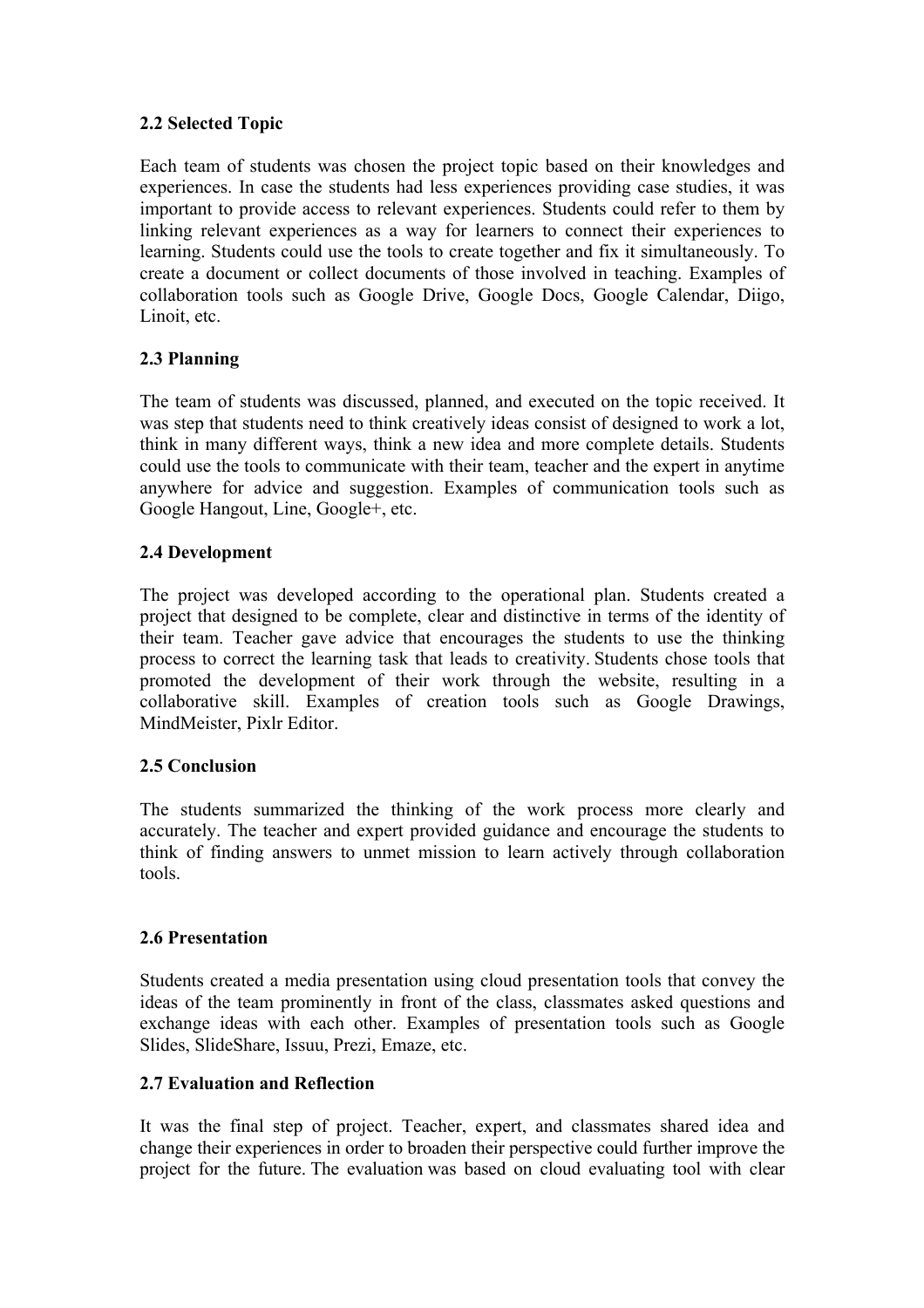scoring criteria. Examples of evaluating tool such as Google Form, Google Sheets, Rubistar etc.

## **Data Collection and Analysis**

The students performed seven steps activities over a five weeks' period using a cloud computing tools and group work together. The teacher assigned the students to design project about video media on scientific knowledge while each student during the design of the project, the teacher observed the behavior of each member within the team encourage participants to express their opinions and work with students to complete their project then evaluate the collaborative skills after that to analyze the mean and standard deviation.

This study developed the evaluation form of collaborative skills by the concept and theory of Friend & Cook (1992) and Randy, Ken, & Alan (2014) had actual conditions assessment with multiple rating scales using five-level rubrics, consisted of 5 factors and 15 questions and the reliability of the evaluation was .83 at high reliability as shown in Table 1.

| <b>Factors</b>                       | <b>Scoring criteria</b>                                 |  |
|--------------------------------------|---------------------------------------------------------|--|
| 1. The voluntary and willing to work |                                                         |  |
| 1.1 Preparation                      | Prepare to work as a team                               |  |
| 1.2 Participation in work            | - Provide useful information and feedback               |  |
|                                      | - Provide a leadership skill                            |  |
|                                      | - Attempt to engage with the team                       |  |
| 1.3 The enthusiasm to                | Be enthusiastic, try to solve problems arising from     |  |
| tackle the problem                   | their own ideas                                         |  |
| 2. The goals of the work             |                                                         |  |
| 2.1 Targeting                        | - Engage the target team clearly                        |  |
|                                      | - Provide feedback and useful comments and suitable     |  |
|                                      | immediately                                             |  |
| 2.2 Planning the work                | - Engage in team planning                               |  |
|                                      | - Provide feedback and useful comments and suitable     |  |
|                                      | immediately                                             |  |
| 2.3 Quality of targeted work         | Can work on the target and achieve the quality work     |  |
|                                      | of its target                                           |  |
| 3. The interaction with others       |                                                         |  |
| 3.1 Communication for the            | Talking to team members on a regular basis on           |  |
| exchange of ideas                    | various issues that are beneficial to work              |  |
| 3.2 Working with others              | - Participate in all team work processes                |  |
|                                      | - Support the work of all the team                      |  |
| 3.3 Listening and                    | - Listen to the opinions of others                      |  |
| understanding the ideas of           | - Do not criticize the opinions of others in a negative |  |
| others                               | light                                                   |  |
|                                      | - Try to understand the ideas of others, and can be     |  |
|                                      | deployed in the operation.                              |  |
| 4. Responsibilities                  |                                                         |  |

Table 1: Scoring Criteria for Measuring Collaborative Skills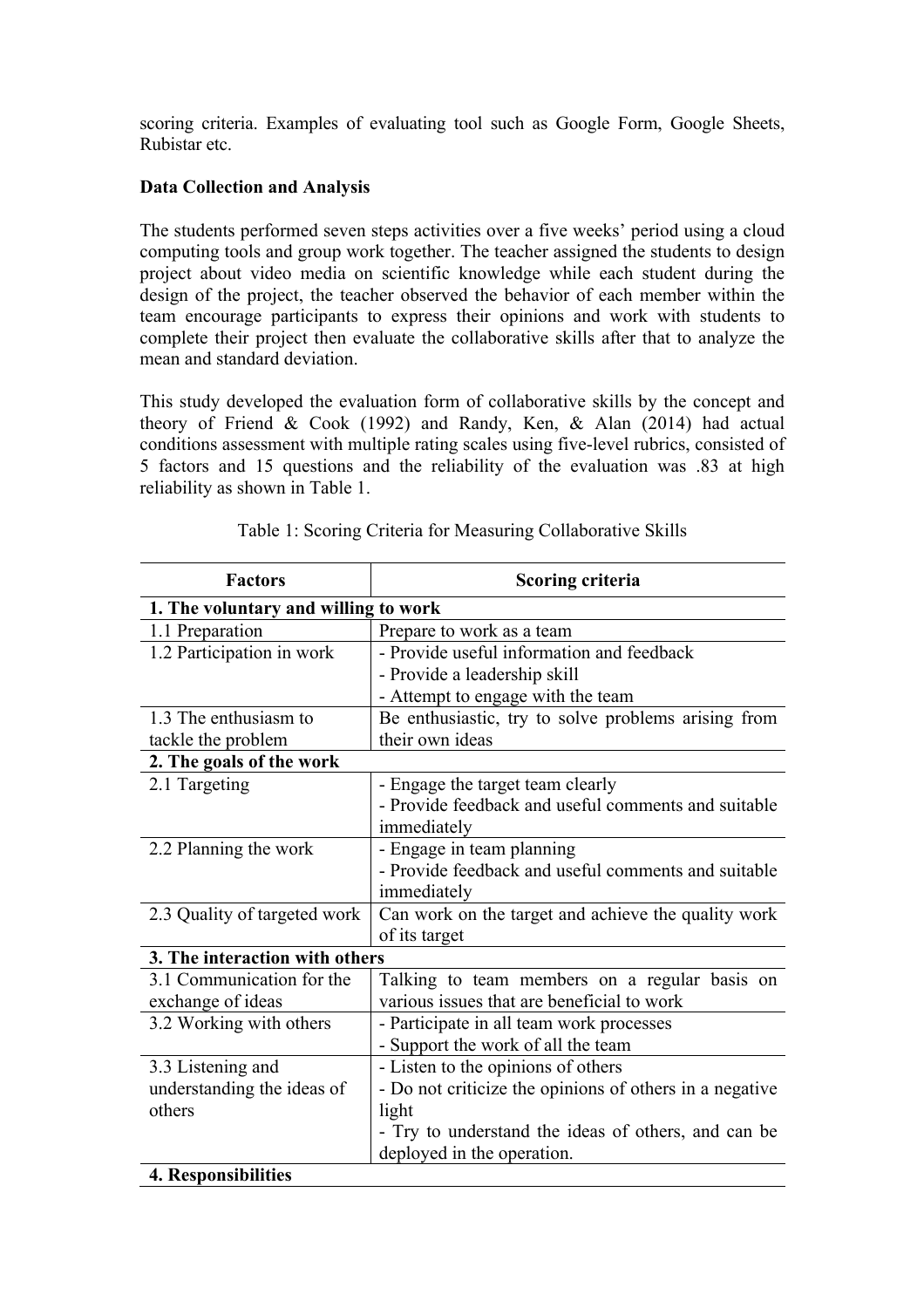| <b>Factors</b>              | <b>Scoring criteria</b>                              |
|-----------------------------|------------------------------------------------------|
| 4.1 Time Management         | - Manage time in work to be done in time             |
|                             | - Have responsibility, do not modify the deadline to |
|                             | submit applications                                  |
| 4.2 Attention to work       | - Have commitment to work and what needs to be       |
|                             | done continuously                                    |
|                             | - Can control their own work as assigned             |
| 4.3 Working on their duties | - Can work on their own as well, no defects          |
|                             | - Help the others                                    |
| <b>5. Shared resources</b>  |                                                      |
| 5.1 Search and storage      | - Find the information from a variety of sources     |
|                             | - Save the searched data in every detail             |
| 5.2 Information gathering   | - Gather information that you find yourself and from |
| for sharing                 | team members                                         |
|                             | - Share all information to be able to get to work    |
| 5.3 Sharing information     | - Cooperate to synthesize information                |
|                             | - Select the appropriate information for team work   |
|                             | from different sources                               |

Interpretation Levels of Collaborative Skills meaning as:

| Score         | Range               |
|---------------|---------------------|
| $4.51 - 5.00$ | Very Good/Highest   |
| $3.51 - 4.50$ | Good/High           |
| $2.51 - 3.50$ | Intermediate        |
| $1.51 - 2.50$ | Poor                |
| $0.00 - 1.50$ | Need to be improved |

## **Results**

The result divided into 2 parts: as 1) Collaborative Skills, and 2) Satisfaction of Learners.

| <b>Factors</b>                           | $\overline{\mathbf{x}}$ | S.D. | <b>Level of meanings</b> |
|------------------------------------------|-------------------------|------|--------------------------|
| 1. The voluntary and willing to work     | 4.47                    | 0.56 | Good                     |
| 1.1 Preparation                          | 4.48                    | 0.57 | Good                     |
| 1.2 Participation in work                | 4.29                    | 0.53 | Good                     |
| 1.3 The enthusiasm to tackle the problem | 4.65                    | 0.55 | Very Good                |
| 2. The goals of the work                 | 4.58                    | 0.60 | <b>Very Good</b>         |
| 2.1 Targeting                            | 4.55                    | 0.57 | Very Good                |
| 2.2 Planning the work                    | 4.55                    | 0.62 | Very Good                |
| 2.3 Quality of Targeted Work             | 4.65                    | 0.61 | Very Good                |
| 3. The interaction with others           | 4.32                    | 0.53 | Good                     |
| 3.1 Communication for the exchange of    | 4.32                    | 0.54 | Good                     |
| ideas                                    |                         |      |                          |
| 3.2 Working with others                  | 4.32                    | 0.54 | Good                     |
| 3.3 Listening and Understanding the      | 4.32                    | 0.54 | Good                     |

# Table 2: Overall of Collaborative Skills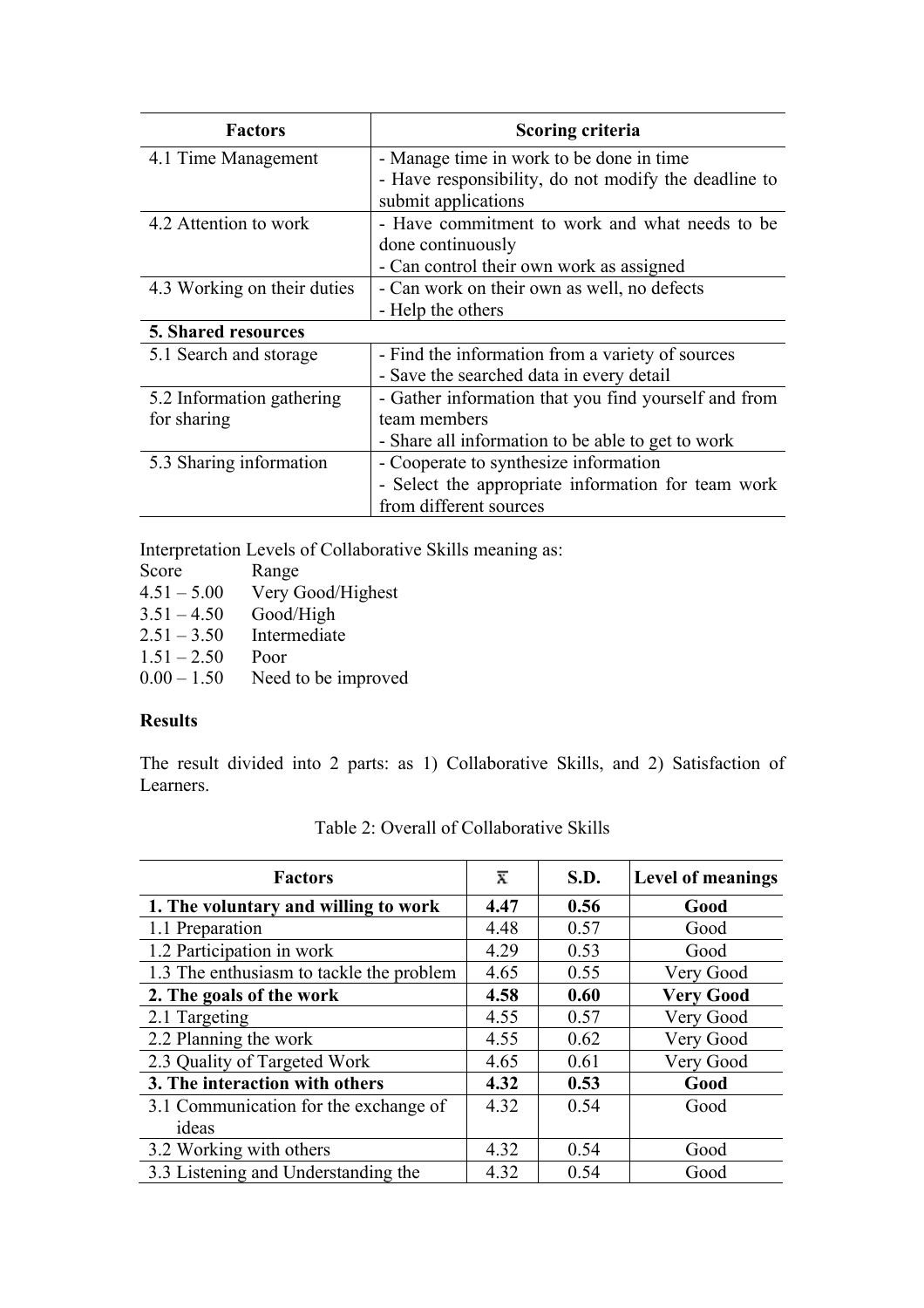| <b>Factors</b>                        | π    | <b>S.D.</b> | <b>Level of meanings</b> |
|---------------------------------------|------|-------------|--------------------------|
| ideas of others                       |      |             |                          |
| 4. Responsibilities                   | 4.32 | 0.57        | Good                     |
| 4.1 Time Management                   | 4.29 | 0.59        | Good                     |
| 4.2 Attention to work                 | 4.29 | 0.59        | Good                     |
| 4.3 Working on their duties           | 4.39 | 0.56        | Good                     |
| 5. Shared resources                   | 4.46 | 0.56        | Good                     |
| 5.1 Search and storage                | 4.32 | 0.54        | Good                     |
| 5.2 Information gathering for sharing | 4.52 | 0.57        | Very Good                |
| 5.3 Sharing Information               | 4.55 | 0.57        | Very Good                |
| <b>Overall</b>                        | 4.43 | 0.57        | Good                     |

Table 2, results showed that overall collaborative skills of learners that learned with PjBL model was classified as good score at  $\bar{x} = 4.43$ , S.D. = 0.57. This finding implied that the PjBL model provided a positive influence over successful in collaborative skills of students.

| <b>Factors</b>                                             | x    | <b>S.D.</b> | <b>Level of meanings</b> |
|------------------------------------------------------------|------|-------------|--------------------------|
| 1. The process of learning and teaching                    | 4.47 | 0.50        | <b>High</b>              |
| 1.1 Preparation before learning                            | 4.42 | 0.50        | High                     |
| 1.2 The process of PjBL                                    | 4.52 | 0.51        | Highest                  |
| 1.3 Measurement and Evaluation                             | 4.48 | 0.51        | High                     |
| 2. Support for learning and teaching                       | 4.55 | 0.51        | <b>Highest</b>           |
| 2.1 Cloud learning manage tools                            | 4.58 | 0.50        | Highest                  |
| 2.2 Cloud collaboration tools                              | 4.58 | 0.50        | Highest                  |
| 2.3 Cloud communication tools                              | 4.84 | 0.37        | Highest                  |
| 2.4 Cloud creativity tools                                 | 4.35 | 0.55        | High                     |
| 2.5 Cloud presentation tools                               | 4.48 | 0.51        | High                     |
| 2.6 Cloud evaluation tools                                 | 4.48 | 0.51        | High                     |
| 3. The benefits that learners receive                      | 4.63 | 0.48        | <b>Highest</b>           |
| 3.1 benefit from teaching and learning                     | 4.68 | 0.48        | Highest                  |
| 3.2 contributions can be developed<br>collaborative skills | 4.68 | 0.48        | Highest                  |
| 3.3 should be teaching this course to others               | 4.48 | 0.51        | High                     |
| 3.4 can be guideline for developing other                  | 4.71 | 0.46        | Highest                  |
| learning                                                   |      |             |                          |
| 3.5 students are happy with the teaching                   | 4.61 | 0.50        | Highest                  |
| <b>Overall</b>                                             | 4.56 | 0.50        | <b>Highest</b>           |

Table 3: The Satisfaction of Learners

According to the table 3, the satisfaction of learners after learning with the PjBL model found that the learners satisfied with the designed instruction at the highet level  $({\overline{x}} = 4.56, S.D. = 0.50)$ , the most satisfied topic was "cloud communication tools"

which was 4.84 of mean and 0.37 of standard deviation.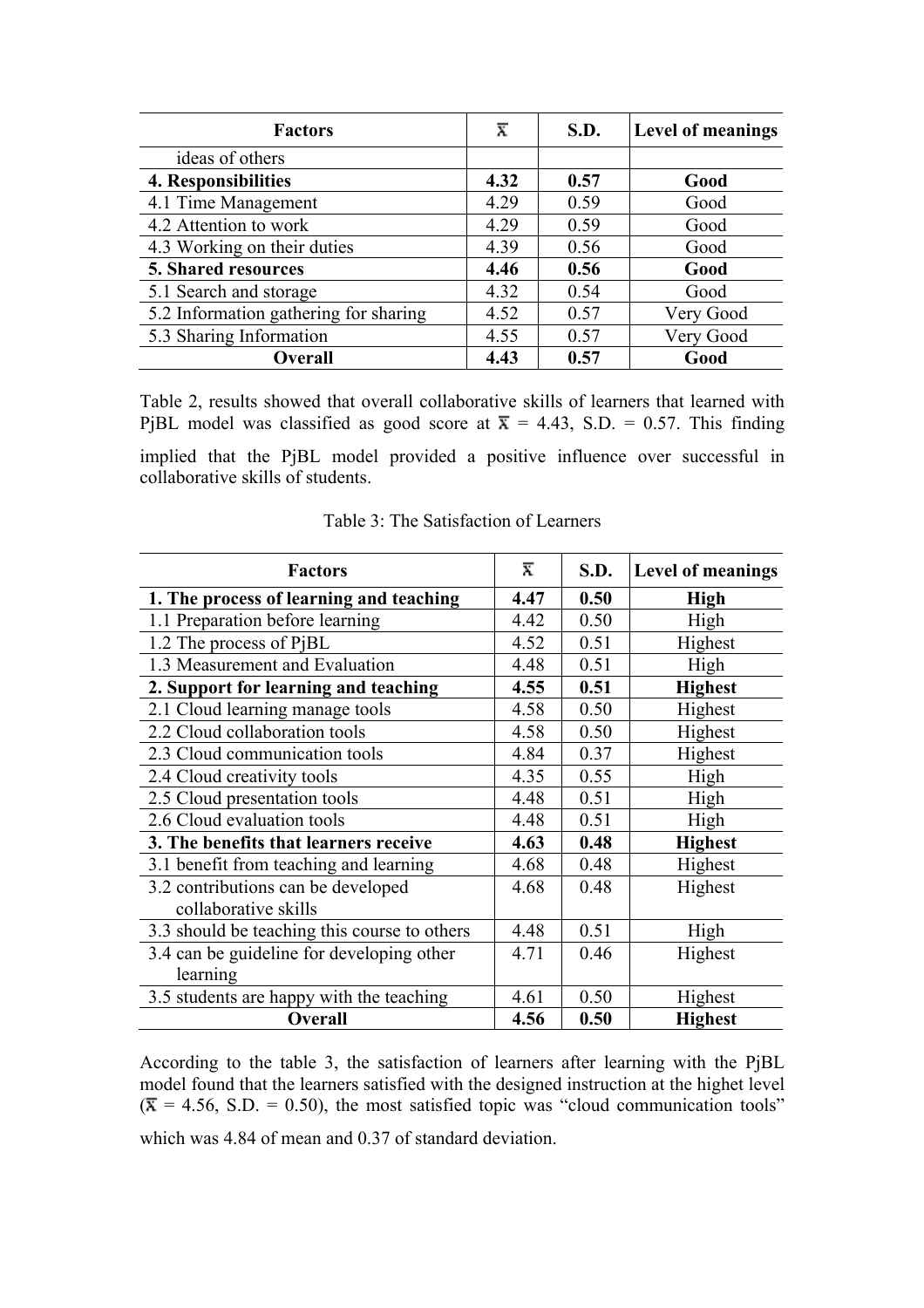### **Conclusion**

The aforesaid results imply that the PjBL model have a positive influence over learners' success to working together because PjBL encourages students to organize and present information while working with others who have different thought processes and use different approaches to the same problem. The project work assigned required students to investigate a workplace problem in a real workplace setting (Musa et al., 2012) Students are taught using PjBL model turned out to have good learning outcome as well (Ardhyani & Khoiri, 2017). Moreover, optimal use of modern technology to facilitate access to student information. The use of cloud technology in educational process gives the chance to educational institutions to use computing resources and program applications as a service through the Internet; it allows intensifying and improving training process (Emelyanov & Klygin, 2016). Students and teachers have the opportunity to quickly and economically access various application platforms and resources through the web pages on-demand (Ercan, 2010). This automatically reduces the cost of organizational expenses and offers more powerful functional capabilities gives learners and teachers a potential environment to learn and teach more effectively. Therefore, this finding indicated that the learners with learning process that focused on practical skills using PjBL and learning environment on cloud computing appropriately affected to the collaborative skills with applications to the future which apparently will fulfill the needs of the 21st century education.

#### **Acknowledgement**

This research project was supported by the Institute of research and development, Phranakhon Si Ayutthaya Rajabhat University, Thailand.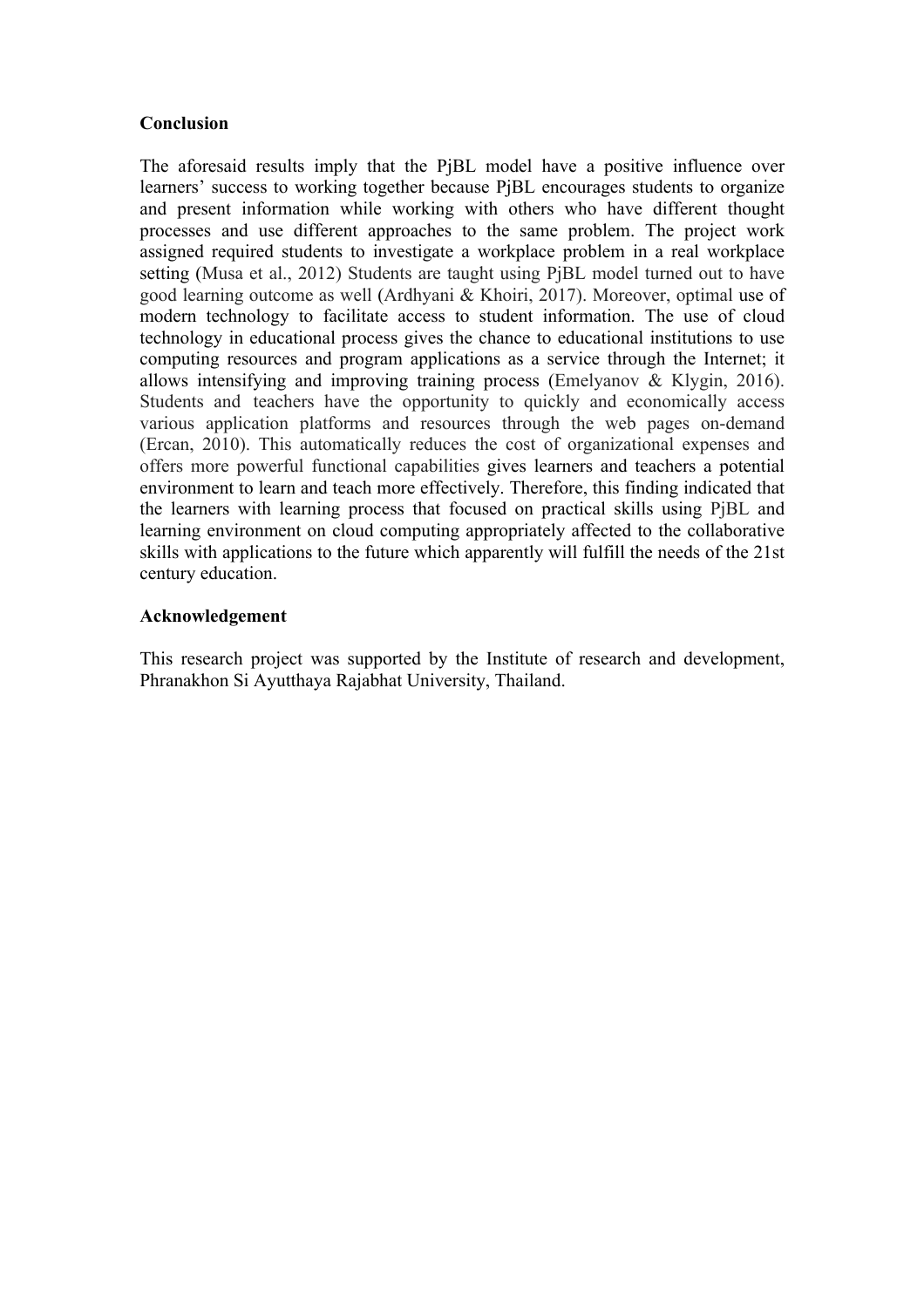### **References**

Adkins, S. (2002). Market Analysis of the 2002 US E-learning Industry: convergence, consolidation and commoditization. *Market Analysis Series*, 6.

Ardhyani, S., & Khoiri, N. (2017). Project Based Learning Multi Life Skill for Collaborative Skills and Technological Skills of Senior High School Students. In *Journal of Physics: Conference Series* (Vol. 824, No. 1, p. 012010). IOP Publishing.

Blumenfeld, P. C., Soloway, E., Marx, R. W., Krajcik, J. S., Guzdial, M., & Palincsar, A. (1991). Motivating project-based learning: Sustaining the doing, supporting the learning. *Educational psychologist*, *26*(3-4), 369-398.

Buyya, R., Yeo, C. S., Venugopal, S., Broberg, J., & Brandic, I. (2009). Cloud computing and emerging IT platforms: Vision, hype, and reality for delivering computing as the 5th utility. *Future Generation computer systems*, *25*(6), 599-616.

Che Ku Nuraini, C. K. M., Faaizah, S., & Naim, C. P. (2014). Personalized Learning Environment ( PLE ) Experience in the 21st Century. *4th World Congress on Information and Communication Technology*.

Emelyanov, A. A., & Klygin, R. A. (2016, January). Cloud Technology in Education: Problems and Perspectives. In *Informatization of society: socio-economic, sociocultural and international aspects: materials of the VI international scientific conference on January 15-16* (Vol. 2016, p. 71).

Ercan, T. (2010). Effective use of cloud computing in educational institutions. *Procedia-Social and Behavioral Sciences*, *2*(2), 938-942.

Friend, M. & Cook, L. (1992). *Interactions: Collaboration Skills for School Professionals.* 5th ed. Boston: Longman Publishing Group.

Inthachot, M., Sopeerak, S., & Rapai, N. (2013). The development of a U-learning instructional model using project based learning approach to enhance students' creating-innovation skills. *Procedia-Social and Behavioral Sciences*, *103*, 1011-1015.

Musa, F., Mufti, N., Latiff, R. A., & Amin, M. M. (2012). Project-based learning (PjBL): Inculcating soft skills in 21st century workplace. *Procedia-Social and Behavioral Sciences*, *59*, 565-573.

Nevin, R. (2009). Supporting 21st century learning through Google Apps. *Teacher Librarian*, *37*(2), 35.

Pellegrino, J. W., & Hilton, M. L. (Eds.). (2012). *Education for life and work: Developing transferable knowledge and skills in the 21st century.* Washington, DC: National Academies Press.